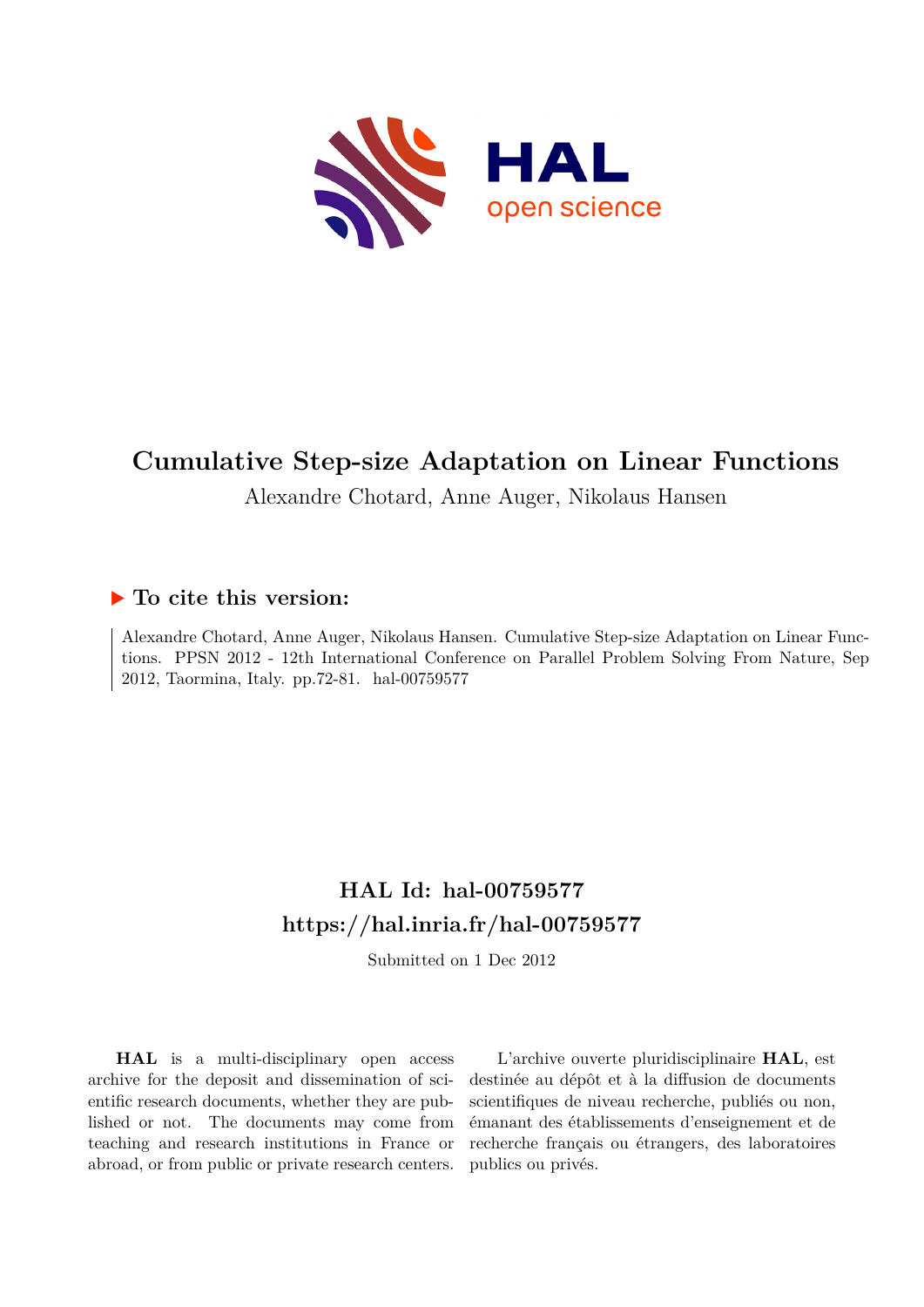# Cumulative Step-size Adaptation on Linear Functions

Alexandre Chotard<sup>1</sup>, Anne Auger<sup>1</sup> and Nikolaus Hansen<sup>1</sup>

TAO team, INRIA Saclay-Ile-de-France, LRI, Paris-Sud University, France firstname.lastname@lri.fr

Abstract. The CSA-ES is an Evolution Strategy with Cumulative Step size Adaptation, where the step size is adapted measuring the length of a so-called cumulative path. The cumulative path is a combination of the previous steps realized by the algorithm, where the importance of each step decreases with time. This article studies the CSA-ES on composites of strictly increasing functions with affine linear functions through the investigation of its underlying Markov chains. Rigorous results on the change and the variation of the step size are derived with and without cumulation. The step-size diverges geometrically fast in most cases. Furthermore, the influence of the cumulation parameter is studied.

Keywords: CSA, cumulative path, evolution path, evolution strategies, step-size adaptation

#### 1 Introduction

Evolution strategies (ESs) are continuous stochastic optimization algorithms searching for the minimum of a real valued function  $f : \mathbb{R}^n \to \mathbb{R}$ . In the  $(1, \lambda)$ -ES, in each iteration,  $\lambda$  new children are generated from a single parent point  $\mathbf{X} \in \mathbb{R}^n$  by adding a random Gaussian vector to the parent,

$$
X\in\mathbb{R}^n\mapsto X+\sigma\mathcal{N}(0,C)\enspace.
$$

Here,  $\sigma \in \mathbb{R}_+^*$  is called step-size and C is a covariance matrix. The best of the  $\lambda$ children, i.e. the one with the lowest  $f$ -value, becomes the parent of the next iteration. To achieve reasonably fast convergence, step size and covariance matrix have to be adapted throughout the iterations of the algorithm. In this paper,  $C$  is the identity and we investigate the so-called Cumulative Step-size Adaptation (CSA), which is used to adapt the step-size in the Covariance Matrix Adaptation Evolution Strategy (CMA-ES)  $[12,10]$ . In CSA, a cumulative path is introduced, which is a combination of all steps the algorithm has made, where the importance of a step decreases exponentially with time. Arnold and Beyer studied the behavior of CSA on sphere, cigar and ridge functions  $[1,2,3,7]$  and on dynamical optimization problems where the optimum moves randomly [5] or linearly [6]. Arnold also studied the behaviour of a  $(1, \lambda)$ -ES on linear functions with linear constraint [4].

In this paper, we study the behaviour of the  $(1, \lambda)$ -CSA-ES on composites of strictly increasing functions with affine linear functions, e.g.  $f : \mathbf{x} \mapsto \exp(x_2 - 2)$ . Because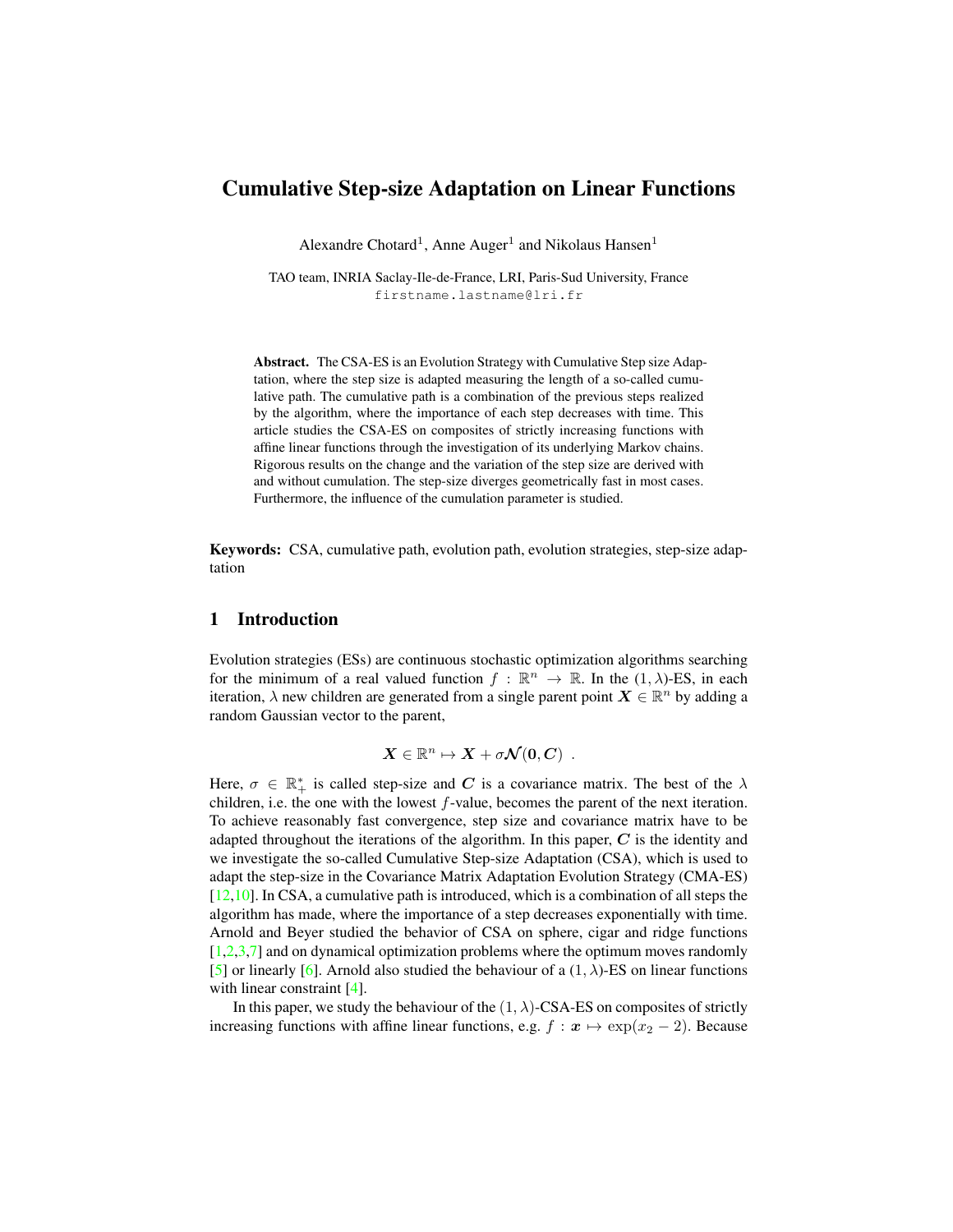the CSA-ES is invariant under translation, under change of an orthonormal basis (rotation and reflection), and under strictly increasing transformations of the f-value, we investigate, w.l.o.g.,  $f : \mathbf{x} \mapsto x_1$ . Linear functions model the situation when the current parent is far (here infinitely far) from the optimum of a smooth function. To be far from the optimum means that the distance to the optimum is large, *relative to the step-size* σ. This situation is undesirable and threatens premature convergence. The situation should be handled well, by increasing step widths, by any search algorithm (and is not handled well by the  $(1, 2)$ - $\sigma$ SA-ES [9]). Solving linear functions is also very useful to prove convergence independently of the initial state on more general function classes.

In Section 2 we introduce the  $(1, \lambda)$ -CSA-ES, and some of its characteristics on linear functions. In Sections 3 and 4 we study  $ln(\sigma_t)$  without and with cumulation, respectively. Section 5 presents an analysis of the variance of the logarithm of the stepsize and in Section 6 we summarize our results.

*Notations* In this paper, we denote  $t$  the iteration or time index,  $n$  the search space dimension,  $\mathcal{N}(0, 1)$  a standard normal distribution, i.e. a normal distribution with mean zero and standard deviation 1. The multivariate normal distribution with mean vector zero and covariance matrix identity will be denoted  $\mathcal{N}(0, I_n),$  the  $i^{\text{th}}$  order statistic of  $\lambda$ standard normal distributions  $\mathcal{N}_{i:\lambda}$ , and  $\Psi_{i:\lambda}$  its distribution. If  $\bm{x}=(x_1,\cdots,x_n)\in\mathbb{R}^n$ is a vector, then  $[x]_i$  will be its value on the  $i^{th}$  dimension, that is  $[x]_i = x_i$ . A random variable X distributed according to a law  $\mathcal L$  will be denoted  $X \sim \mathcal L$ .

# 2 The  $(1, \lambda)$ -CSA-ES

We denote with  $\boldsymbol{X}_t$  the parent at the  $t^{th}$  iteration. From the parent point  $\boldsymbol{X}_t, \lambda$  children are generated:  $Y_{t,i} = X_t + \sigma_t \xi_{t,i}$  with  $i \in [[1, \lambda]],$  and  $\xi_{t,i} \sim \mathcal{N}(0, I_n),$   $(\xi_{t,i})_{i \in [[1, \lambda]]}$ i.i.d. Due to the  $(1, \lambda)$  selection scheme, from these children, the one minimizing the function f is selected:  $X_{t+1} = \operatorname{argmin} \{f(Y), Y \in \{Y_{t,1}, ..., Y_{t,\lambda}\}\}\.$  This latter equation implicitly defines the random variable  $\xi_t^*$  as

$$
\mathbf{X}_{t+1} = \mathbf{X}_t + \sigma_t \boldsymbol{\xi}_t^\star \tag{1}
$$

In order to adapt the step-size, the cumulative path is defined as

$$
\boldsymbol{p}_{t+1} = (1-c)\boldsymbol{p}_t + \sqrt{c(2-c)}\,\boldsymbol{\xi}_t^{\star} \tag{2}
$$

with  $0 < c \leq 1$ . The constant  $1/c$  represents the life span of the information contained in  $p_t$ , as after  $1/c$  generations  $p_t$  is multiplied by a factor that approaches  $1/e \approx 0.37$ for  $c \to 0$  from below (indeed  $(1-c)^{1/c} \le \exp(-1)$ ). The typical value for c is between  $1/\sqrt{n}$  and  $1/n$ . We will consider that  $p_0 \sim \mathcal{N}(0, I_n)$  as it makes the algorithm easier to analyze.

The normalization constant  $\sqrt{c(2-c)}$  in front of  $\xi_t^*$  in Eq. (2) is chosen so that under random selection and if  $p_t$  is distributed according to  $\mathcal{N}(0, I_n)$  then also  $p_{t+1}$ follows  $\mathcal{N}(0, I_n)$ . Hence the length of the path can be compared to the expected length of  $\|\mathcal{N}(0, I_n)\|$  representing the expected length under random selection.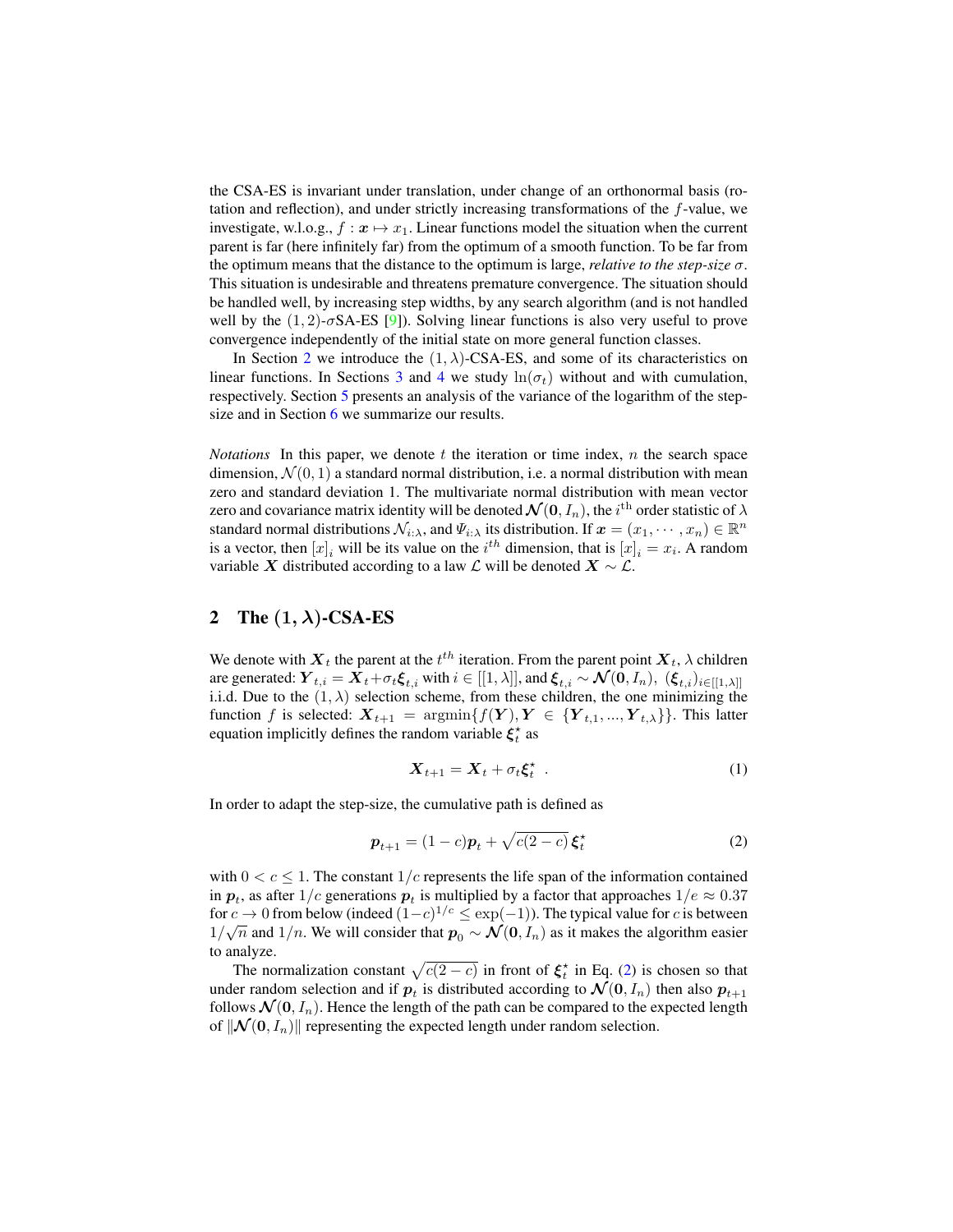The step-size update rule increases the step-size if the length of the path is larger than the length under random selection and decreases it if the length is shorter than under random selection:

$$
\sigma_{t+1} = \sigma_t \exp\left(\frac{c}{d_{\sigma}} \left(\frac{\|\boldsymbol{p}_{t+1}\|}{E(\|\boldsymbol{\mathcal{N}}(\boldsymbol{0}, I_n)\|)} - 1\right)\right)
$$

where the damping parameter  $d_{\sigma}$  determines how much the step-size can change and is set to  $d_{\sigma} = 1$ . A simplification of the update considers the squared length of the path  $\lceil 5 \rceil$ :

$$
\sigma_{t+1} = \sigma_t \exp\left(\frac{c}{2d_\sigma} \left(\frac{\|\boldsymbol{p}_{t+1}\|^2}{n} - 1\right)\right). \tag{3}
$$

This rule is easier to analyse and we will use it throughout the paper.

*Preliminary results on linear functions.* Selection on the linear function,  $f(x) = [x]_1$ , is determined by  $[\bm{X}_t]_1 + \sigma_t [\bm{\xi}_t^{\star}]_1 \leq [\bm{X}_t]_1 + \sigma_t [\bm{\xi}_{t,i}]_1$  for all *i* which is equivalent to  $[\xi_t^*]_1 \leq [\xi_{t,i}]_1$  for all i where by definition  $[\xi_{t,i}]_1$  is distributed according to  $\mathcal{N}(0,1)$ . Therefore the first coordinate of the selected step is distributed according to  $\mathcal{N}_{1:\lambda}$  and all others coordinates are distributed according to  $\mathcal{N}(0, 1)$ , i.e. selection does not bias the distribution along the coordinates  $2, \ldots, n$ . Overall we have the following result.

**Lemma 1.** On the linear function  $f(x) = x_1$ , the selected steps  $(\xi_t^{\star})_{t \in \mathbb{N}}$  of the  $(1, \lambda)$ -*ES are i.i.d. and distributed according to the vector*  $\boldsymbol{\xi} := (\mathcal{N}_{1:\lambda}, \mathcal{N}_2, \ldots, \mathcal{N}_n)$  *where*  $\mathcal{N}_i \sim \mathcal{N}(0, 1)$  *for*  $i \geq 2$ *.* 

Because the selected steps  $\xi_t^*$  are i.i.d. the path defined in Eq. 2 is an autonomous Markov chain, that we will denote  $\mathcal{P} = (p_t)_{t \in \mathbb{N}}$ . Note that if the distribution of the selected step depended on  $(X_t, \sigma_t)$  as it is generally the case on non-linear functions, then the path alone would not be a Markov Chain, however  $(\boldsymbol{X}_t, \sigma_t, \boldsymbol{p}_t)$  would be an autonomous Markov Chain. In order to study whether the  $(1, \lambda)$ -CSA-ES diverges geometrically, we investigate the log of the step-size change, whose formula can be immediately deduced from Eq. 3:

$$
\ln\left(\frac{\sigma_{t+1}}{\sigma_t}\right) = \frac{c}{2d_\sigma} \left(\frac{\|\mathbf{p}_{t+1}\|^2}{n} - 1\right) \tag{4}
$$

By summing up this equation from 0 to  $t - 1$  we obtain

$$
\frac{1}{t}\ln\left(\frac{\sigma_t}{\sigma_0}\right) = \frac{c}{2d_\sigma}\left(\frac{1}{t}\sum_{k=1}^t\frac{\|\boldsymbol{p}_k\|^2}{n} - 1\right) \tag{5}
$$

We are interested to know whether  $\frac{1}{t} \ln(\sigma_t/\sigma_0)$  converges to a constant. In case this constant is positive this will prove that the  $(1, \lambda)$ -CSA-ES diverges geometrically. We recognize thanks to  $(5)$  that this quantity is equal to the sum of t terms divided by t that suggests the use of the law of large numbers to prove convergence of (5). We will start by investigating the case without cumulation  $c = 1$  (Section 3) and then the case with cumulation (Section 4).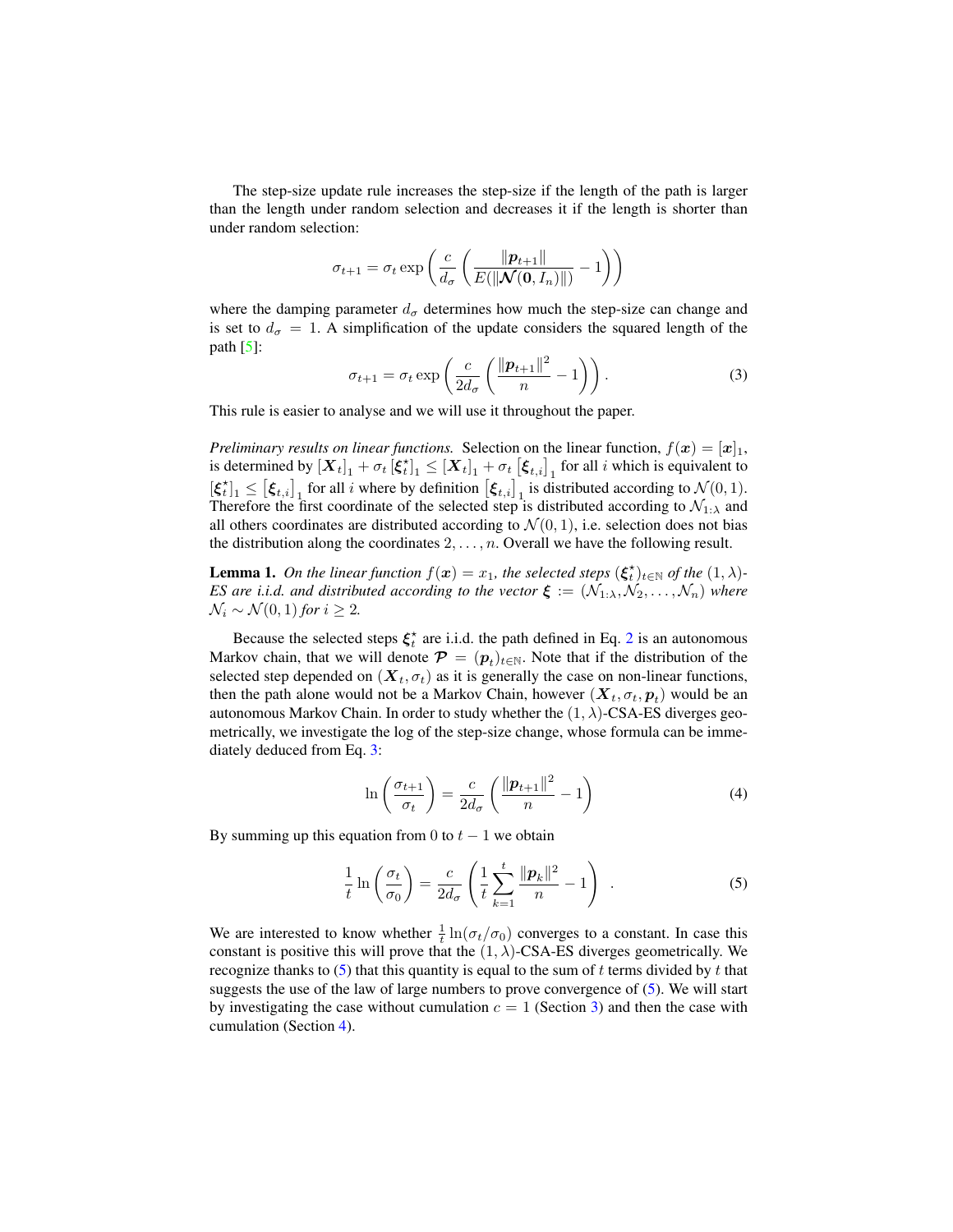#### 3 Divergence rate of  $(1, \lambda)$ -CSA-ES without cumulation

In this section we study the  $(1, \lambda)$ -CSA-ES without cumulation, i.e.  $c = 1$ . In this case, the path always equals to the selected step, i.e. for all t, we have  $p_{t+1} = \xi_t^*$ . We have proven in Lemma 1 that  $\xi_t^*$  are i.i.d. according to  $\xi$ . This allows us to use the standard law of large numbers to find the limit of  $\frac{1}{t} \ln(\sigma_t/\sigma_0)$  as well as compute the expected log-step-size change.

**Proposition 1.** Let  $\Delta_{\sigma} := \frac{1}{2d_{\sigma}n} \left( \mathbb{E} \left( \mathcal{N}_{1:\lambda}^2 \right) - 1 \right)$ . On linear functions, the  $(1, \lambda)$ -CSA-*ES without cumulation satisfies (i) almost surely*  $\lim_{t\to\infty} \frac{1}{t} \ln (\sigma_t/\sigma_0) = \Delta_{\sigma}$ , and (ii) *for all*  $t \in \mathbb{N}$ ,  $\mathbb{E}(\ln(\sigma_{t+1}/\sigma_t)) = \Delta_\sigma$ .

*Proof.* We have identified in Lemma 1 that the first coordinate of  $\xi_t^*$  is distributed according to  $\mathcal{N}_{1:\lambda}$  and the other coordinates according to  $\mathcal{N}(0,1)$ , hence  $\mathbb{E} \left( \| \boldsymbol{\xi}_t^{\star} \|^{2} \right) =$  $\mathbb{E}\left(\left[\boldsymbol{\xi}^\star_t\right]_1\right)$  $\left( \left[ \boldsymbol{\xi}^{\star}_{t} \right]_{i}^{2} \right]$  $\binom{2}{i}$  =  $\mathbb{E} \left( \mathcal{N}_{1:\lambda}^2 \right) + n - 1$ . Therefore  $\mathbb{E} \left( \| \boldsymbol{\xi}_t^\star \|^2 \right) / n - 1 = 1$  $(\mathbb{E}(\mathcal{N}_{1:\lambda}^2) - 1)/n$ . By applying this to Eq. (4), we deduce that  $\mathbb{E}(\ln(\sigma_{t+1}/\sigma_t) =$  $1/(2d_{\sigma}^2 n)(\mathbb{E}(\mathcal{N}_{1:\lambda}^2)-1)$ . Furthermore, as  $\mathbb{E}(\mathcal{N}_{1:\lambda}^2) \leq \mathbb{E}((\lambda \mathcal{N}(0,1))^2) = \lambda^2 < \infty$ , we have  $\mathbb{E}(\|\xi_t^*\|^2) < \infty$ . The sequence  $(\|\xi_t^*\|^2)_{t \in \mathbb{N}}$  being i.i.d according to Lemma 1, and being integrable as we just showed, we can apply the strong law of large numbers on Eq.  $(5)$ . We obtain

$$
\frac{1}{t} \ln \left( \frac{\sigma_t}{\sigma_0} \right) = \frac{1}{2d_{\sigma}} \left( \frac{1}{t} \sum_{k=0}^{t-1} \frac{\|\xi_k^{\star}\|^2}{n} - 1 \right)
$$
\n
$$
\xrightarrow[t \to \infty]{} \frac{a.s}{2d_{\sigma}} \left( \frac{\mathbb{E} \left( \|\xi^{\star}\|^2 \right)}{n} - 1 \right) = \frac{1}{2d_{\sigma}n} \left( \mathbb{E} \left( \mathcal{N}_{1:\lambda}^2 \right) - 1 \right)
$$

The proposition reveals that the sign of  $(\mathbb{E}(\mathcal{N}_{1:\lambda}^2) - 1)$  determines whether the stepsize diverges to infinity. In the following, we show that  $\mathbb{E}(\mathcal{N}_{1:\lambda}^2)$  increases in  $\lambda$  for  $\lambda \geq 2$  and that the  $(1, \lambda)$ -ES diverges for  $\lambda \geq 3$ . For  $\lambda = 1$  and  $\lambda = 2$ , the step-size follows a random walk on the log-scale.

**Lemma 2.** *Let*  $(\mathcal{N}_i)_{i \in [[1,\lambda]]}$  *be independent random variables, distributed according to*  $\mathcal{N}(0,1)$ *, and*  $\mathcal{N}_{i:\lambda}$  the  $i^{th}$  order statistic of  $(\mathcal{N}_i)_{i\in[[1,\lambda]]}$ . Then  $\mathbb{E}(\mathcal{N}_{1:1}^2)=\mathbb{E}(\mathcal{N}_{1:2}^2)=0$ 1*. In addition, for all*  $\lambda \geq 2$ ,  $\mathbb{E}(\mathcal{N}_{1:\lambda+1}^2) > \mathbb{E}(\mathcal{N}_{1:\lambda}^2)$ .

*Proof.* (see [8] for the full proof) The idea of the proof is to use the symmetry of the normal distribution to show that for two random variables  $U \sim \Psi_{1:\lambda+1}$  and  $V \sim \Psi_{1:\lambda}$ , for every event  $E_1$  where  $U^2 < V^2$ , there exists another event  $E_2$  counterbalancing the effect of  $E_1$ , i.e  $\int_{E_2} (u^2 - v^2) f_{U,V}(u, v) \, du \, dv = \int_{E_1} (v^2 - u^2) f_{U,V}(u, v) \, du \, dv$ , with  $f_{U,V}$  the joint density of the couple  $(U, V)$ . We then have  $\mathbb{E} \left( \mathcal{N}_{1:\lambda+1}^2 \right) \geq \mathbb{E} \left( \mathcal{N}_{1:\lambda}^2 \right)$ . As there is a non-negligible set of events  $E_3$ , distinct of  $E_1$  and  $E_2$ , where  $U^2 > V^2$ , we have  $\mathbb{E}(\mathcal{N}_{1:\lambda+1}^2) > \mathbb{E}(\mathcal{N}_{1:\lambda}^2)$ .

For  $\lambda = 1, \mathcal{N}_{1:1} \sim \mathcal{N}(0, 1)$  so  $\mathbb{E}(\mathcal{N}_{1:1}^2) = 1$ . For  $\lambda = 2$  we have  $\mathbb{E}(\mathcal{N}_{1:2}^2 + \mathcal{N}_{2:2}^2) =$  $2\mathbb{E}(\mathcal{N}(0,1)^2) = 2$ , and since the normal distribution is symmetric  $\mathbb{E}(\mathcal{N}_{1:2}^2) = \mathbb{E}(\mathcal{N}_{2:2}^2)$ , hence  $\mathbb{E}(\mathcal{N}_{1:2}^2) = 1.$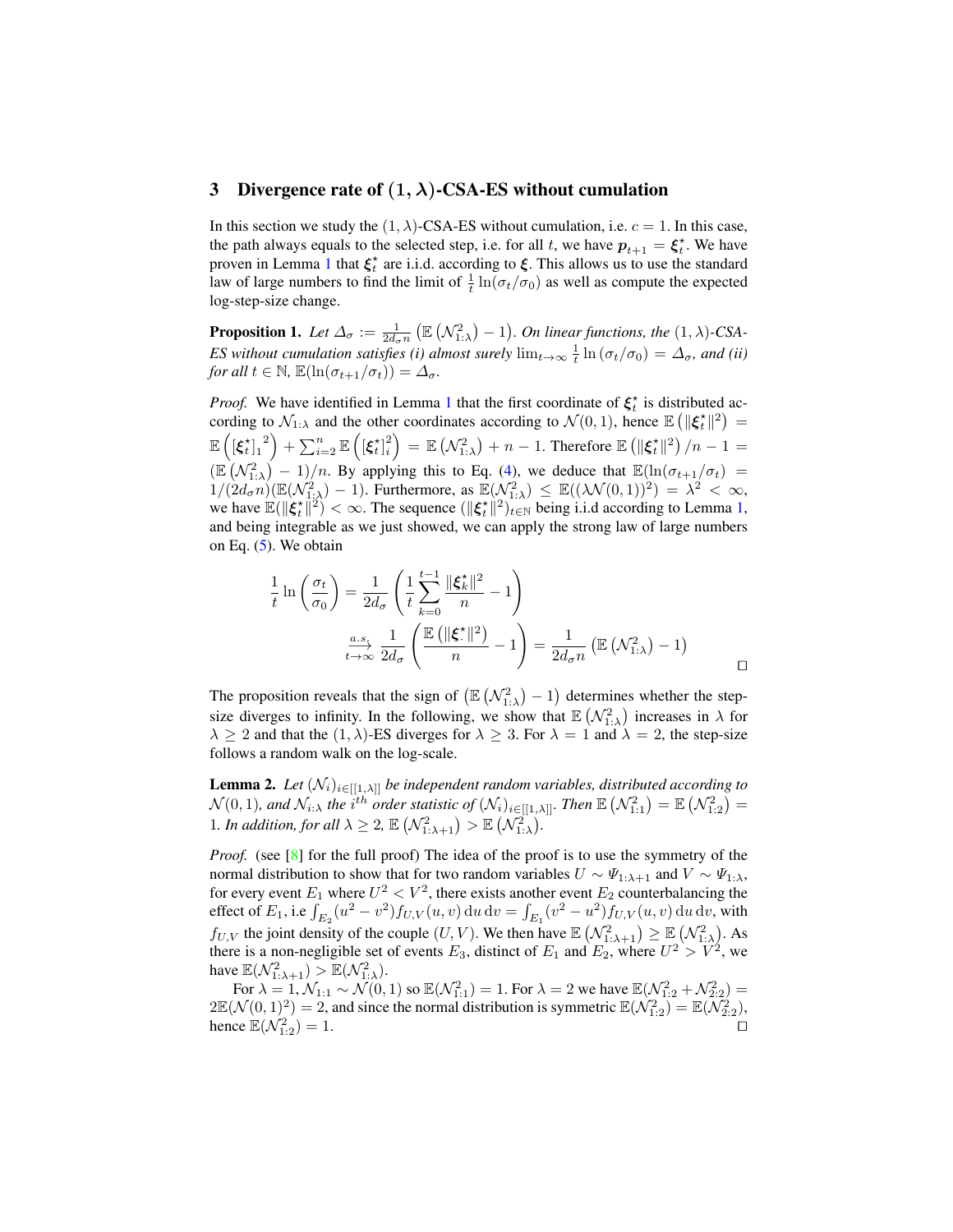We can now link Proposition 1 and Lemma 2 into the following theorem:

**Theorem 1.** On linear functions, for  $\lambda \geq 3$ , the step-size of the  $(1, \lambda)$ -CSA-ES without *cumulation (*c = 1*) diverges geometrically almost surely and in expectation at the rate*  $1/(2d_{\sigma} n)(\mathbb{E}(\mathcal{N}_{1:\lambda}^2)-1)$ *, i.e.* 

$$
\frac{1}{t}\ln\left(\frac{\sigma_t}{\sigma_0}\right) \xrightarrow[t \to \infty]{a.s.} \mathbb{E}\left(\ln\left(\frac{\sigma_{t+1}}{\sigma_t}\right)\right) = \frac{1}{2d_\sigma n} \left(\mathbb{E}\left(\mathcal{N}_{1:\lambda}^2\right) - 1\right) \tag{6}
$$

*For*  $\lambda = 1$  *and*  $\lambda = 2$ *, without cumulation, the logarithm of the step-size does an additive unbiased random walk i.e.*  $\ln \sigma_{t+1} = \ln \sigma_t + W_t$  *where*  $E[W_t] = 0$ *. More precisely*  $W_t \sim 1/(2d_\sigma)(\chi_n^2/n-1)$  *for*  $\lambda = 1$ *, and*  $W_t \sim 1/(2d_\sigma)((\mathcal{N}_{1:2}^2 + \chi_{n-1}^2)/n-1)$ 1) *for*  $\lambda = 2$ , where  $\chi_k^2$  stands for the chi-squared distribution with k degree of freedom.

*Proof.* For  $\lambda > 2$ , from Lemma 2 we know that  $\mathbb{E}(\mathcal{N}_{1:\lambda}^2) > \mathbb{E}(\mathcal{N}_{1:2}^2) = 1$ . Therefore  $\mathbb{E}(\mathcal{N}_{1:\lambda}^2) - 1 > 0$ , hence Eq. (6) is strictly positive, and with Proposition 1 we get that the step-size diverges geometrically almost surely at the rate  $1/(2d_{\sigma})(\mathbb{E}(\mathcal{N}_{1:\lambda}^2)-1)$ .

With Eq. 4 we have  $\ln(\sigma_{t+1}) = \ln(\sigma_t) + W_t$ , with  $W_t = 1/(2d_\sigma)(\|\boldsymbol{\xi}_t^*\|^2/n - 1)$ . For  $\lambda = 1$  and  $\lambda = 2$ , according to Lemma 2,  $\mathbb{E}(W_t) = 0$ . Hence  $\ln(\sigma_t)$  does an additive unbiased random walk. Furthermore  $\|\boldsymbol{\xi}\|^2 = \mathcal{N}_{1:\lambda}^2 + \chi_{n-1}^2$ , so for  $\lambda = 1$ , since  $\mathcal{N}_{1:1} = \mathcal{N}(0, 1), ||\boldsymbol{\xi}||^2 = \chi_n^2$ . The contract of the contract of the contract of the contract of the contract of the contract of the contract of the contract of the contract of the contract of the contract of the contract of the contract of the contract

In [8] we extend this result on the step-size to  $|[X_t]_1|$ , which diverges geometrically almost surely at the same rate.

#### 4 Divergence rate of  $(1, \lambda)$ -CSA-ES with cumulation

We are now investigating the  $(1, \lambda)$ -CSA-ES with cumulation, i.e.  $0 < c < 1$ . The path  $\mathcal P$  is then a Markov chain and contrary to the case where  $c = 1$  we cannot apply a LLN for independent variables to Eq. (5) in order to prove the almost sure geometric divergence. However LLN for Markov chains exist as well, provided the Markov chain satisfies some stability properties: in particular, if the Markov chain  $\mathcal P$  is  $\varphi$ -irreducible, that is, there exists a measure  $\varphi$  such that every Borel set A of  $\mathbb{R}^n$  with  $\varphi(A) > 0$  has a positive probability to be reached in a finite number of steps by  $P$  starting from any  $p_0 \in \mathbb{R}^n$ . In addition, the chain  $\mathcal P$  needs to be (i) positive, that is the chain admits an invariant probability measure  $\pi$ , i.e., for any borelian  $A$ ,  $\pi(A) = \int_{\mathbb{R}^n} P(x, A)\pi(A)$ with  $P(x, A)$  being the probability to transition in one time step from x into A, and (ii) Harris recurrent which means for any borelian A such that  $\varphi(A) > 0$ , the chain  $\mathcal P$  visits A an infinite number of times with probability one. Under those conditions,  $\mathcal P$  satisfies a LLN, more precisely:

**Lemma 3.**  $[11, 17.0.1]$  Suppose that  $\mathcal P$  is a positive Harris chain with invariant prob*ability measure* π*, and let* g *be a* π*-integrable function such that*  $\pi(|g|) = \int_{\mathbb{R}^n} |g(x)| \pi(dx) < \infty$ . Then  $1/t \sum_{k=1}^{t'} g(p_k) \frac{a.s}{t\to\infty} \pi(g)$ .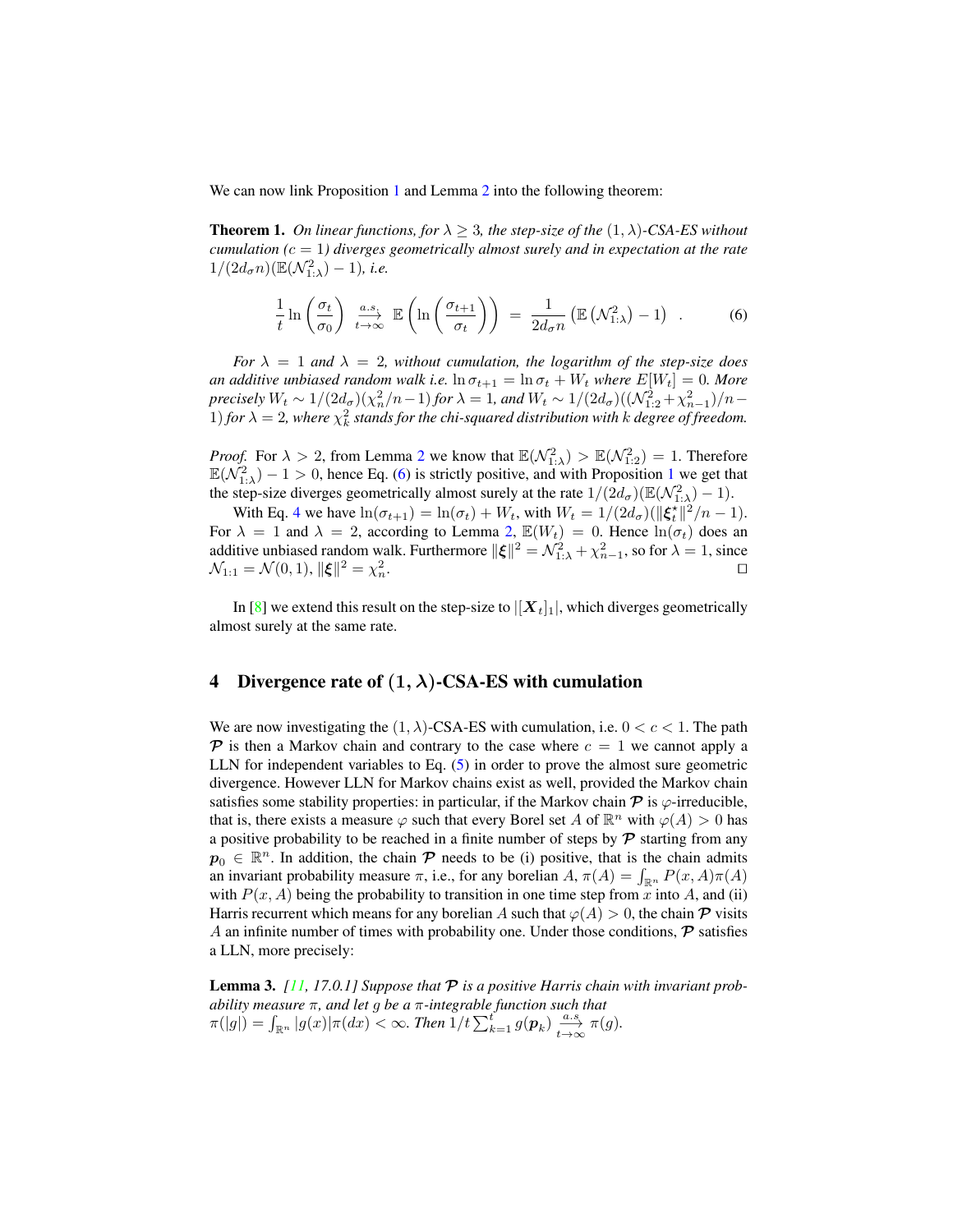The path  $\mathcal P$  satisfies the conditions of Lemma 3 and exhibits an invariant measure [8]. By a recurrence on Eq. (2) we see that the path follows the following equation

$$
\boldsymbol{p}_t = (1-c)^t \boldsymbol{p}_0 + \sqrt{c(2-c)} \sum_{k=0}^{t-1} (1-c)^k \underbrace{\boldsymbol{\xi}_{t-1-k}^\star}_{\text{i.i.d.}} \tag{7}
$$

For  $i \neq 1$ ,  $[\xi_i^{\star}]_i \sim \mathcal{N}(0,1)$  and, as also  $[p_0]_i \sim \mathcal{N}(0,1)$ , by recurrence  $[p_t]_i \sim$  $\mathcal{N}(0,1)$  for all  $t \in \mathbb{N}$ . For  $i = 1$  with cumulation  $(c < 1)$ , the influence of  $[p_0]_1$ vanishes with  $(1 - c)^t$ . Furthermore, as from Lemma 1 the sequence  $([\xi_t^*]_1)_{t \in \mathbb{N}}$  is independent, we get by applying the Kolgomorov's three series theorem that the series  $\sum_{k=0}^{t-1} (1-c)^k \left[ \xi_{t-1-k}^* \right]_1$  converges almost surely. Therefore, the first component of the path becomes distributed as the random variable  $[p_{\infty}]_1 = \sqrt{c(2-c)} \sum_{k=0}^{\infty} (1$  $c)^k$ [ $\xi_k^*$ ] (by re-indexing the variable  $\xi_{t-1-k}^*$  in  $\xi_k^*$ , as the sequence  $(\xi_t^*)_{t \in \mathbb{N}}$  is i.i.d.).

We now obtain geometric divergence of the step-size and get an explicit estimate of the expression of the divergence rate.

**Theorem 2.** *The step-size of the*  $(1, \lambda)$ -CSA-ES with  $\lambda \geq 2$  diverges geometrically fast *if*  $c < 1$  *or*  $\lambda > 3$ *. Almost surely and in expectation we have for*  $0 < c \le 1$ *,* 

$$
\frac{1}{t}\ln\left(\frac{\sigma_t}{\sigma_0}\right) \underset{t \to \infty}{\longrightarrow} \frac{1}{2d_\sigma n} \underbrace{\left(2(1-c)\mathbb{E}\left(\mathcal{N}_{1:\lambda}\right)^2 + c\left(\mathbb{E}\left(\mathcal{N}_{1:\lambda}^2\right) - 1\right)\right)}_{>0 \text{ for } \lambda \ge 3 \text{ and for } \lambda = 2 \text{ and } c < 1} \tag{8}
$$

*Proof.* For proving almost sure convergence of  $\ln(\sigma_t/\sigma_0)/t$  we need to use the LLN for Markov chain. We refer to [8] for the proof that  $\mathcal P$  satisfies the right assumptions. We now focus on the convergence in expectation. From Eq. (4) we have  $\mathbb{E}(\ln(\sigma_{t+1}/\sigma_t)) =$  $c/(2d_{\sigma})(\mathbb{E}(\|\boldsymbol{p}_{t+1}\|^2)/n-1)$ , so  $\mathbb{E}(\|\boldsymbol{p}_{t+1}\|^2) = \mathbb{E}(\sum_{i=1}^n [\boldsymbol{p}_{t+1}]_i^2)$  is the term we have to analyse. From Eq. (7) and its conclusions we get that for  $j \neq 1$   $[p_t]_j \sim \mathcal{N}(0, 1)$ , so  $\mathbb{E}(\sum_{j=1}^n \left[\mathbf{p}_{t+1}\right]_j^2) = \mathbb{E}(\left[\mathbf{p}_{t+1}\right]_1^2) + (n-1)$ . When t goes to infinity, the influence of  $[p_0]_1$  in this equation goes to 0 with  $(1 - c)^{t+1}$ , so we can remove it when taking the limit:

$$
\lim_{t \to \infty} \mathbb{E}\left(\left[\boldsymbol{p}_{t+1}\right]_{1}^{2}\right) = \lim_{t \to \infty} \mathbb{E}\left(\left(\sqrt{c(2-c)}\sum_{i=0}^{t} (1-c)^{i} \left[\boldsymbol{\xi}_{t-i}^{\star}\right]_{1}\right)^{2}\right) \tag{9}
$$

We will now develop the sum with the square, such that we have either a product  $\left[\xi_{t-i}^{\star}\right]_1$   $\left[\xi_{t-j}^{\star}\right]_1$  with  $i \neq j$ , or  $\left[\xi_{t-j}^{\star}\right]_1^2$ . This way, we can separate the variables by using Lemma 1 with the independence of  $\xi_i^*$  over time. To do so, we use the development formula  $(\sum_{i=1}^n a_i)^2 = 2\sum_{i=1}^n \sum_{j=i+1}^{n} a_i a_j + \sum_{i=1}^n a_i^2$ . We take the limit of  $\mathbb{E}(\left[\boldsymbol{p}_{t+1}\right]_1^2)$  and find that it is equal to

$$
\lim_{t\rightarrow\infty}c(2-c)\left(2\sum_{i=0}^t\sum_{j=i+1}^t(1-c)^{i+j}\underbrace{\mathbb{E}\left(\left[\xi_{t-i}^\star\right]_1\left[\xi_{t-j}^\star\right]_1\right)}_{=\mathbb{E}\left[\xi_{t-i}^\star\right]_1\mathbb{E}\left[\xi_{t-j}^\star\right]_1=\mathbb{E}[\mathcal{N}_{1:\lambda}]^2}\right)_{i=0}\underbrace{\sum_{i=0}^t(1-c)^{2i}\underbrace{\mathbb{E}\left(\left[\xi_{t-i}^\star\right]_1^2\right)}_{=\mathbb{E}[\mathcal{N}_{1:\lambda}^2]}}_{(10)}
$$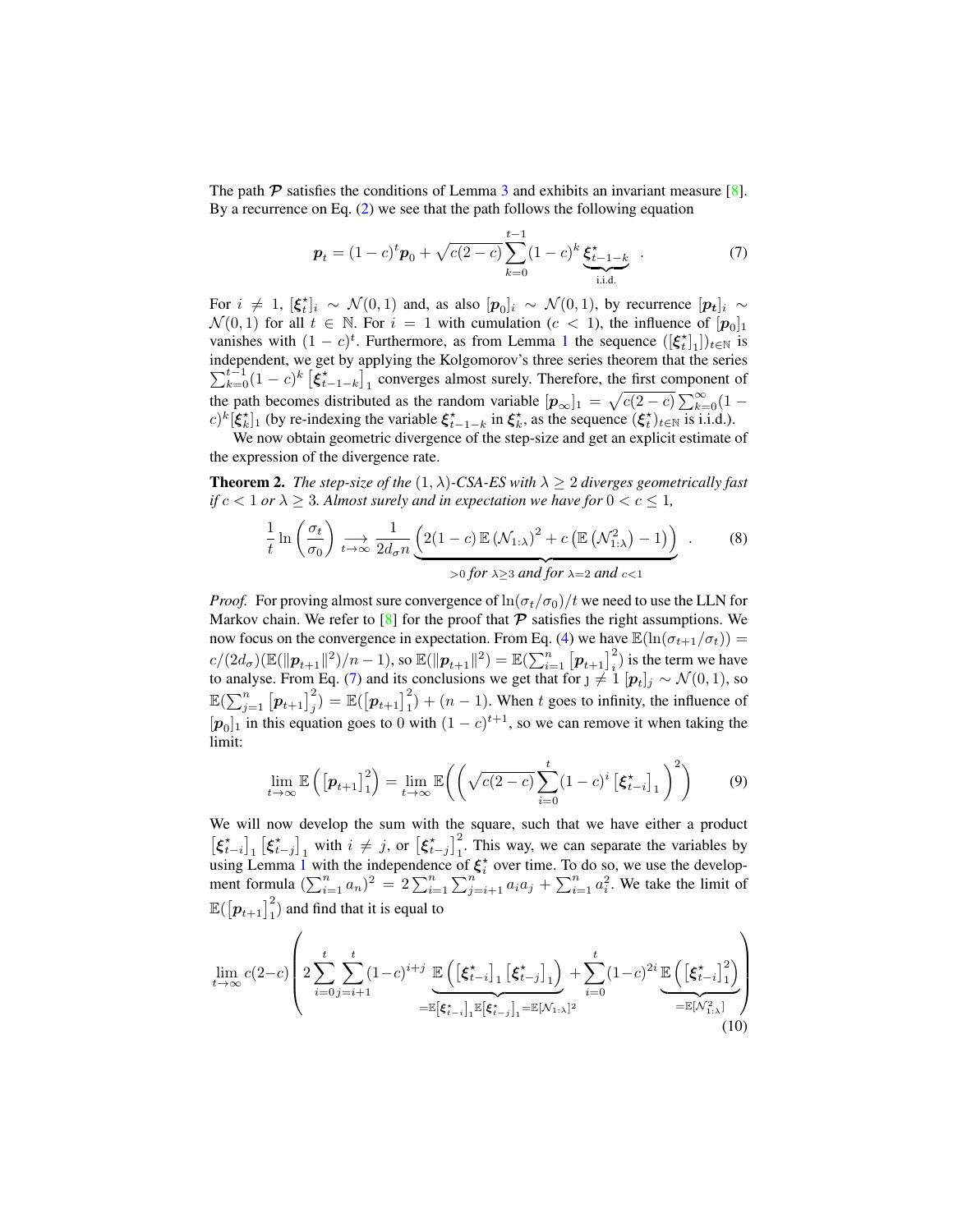Now the expected value does not depend on  $\sum$ we the expected value does not depend on *i* or *j*, so what is left is to calculate  $\sum_{i=0}^{t} \sum_{j=i+1}^{t} (1-c)^{i+j}$  and  $\sum_{i=0}^{t} (1-c)^{2i}$ . We have  $\sum_{i=0}^{t} \sum_{j=i+1}^{t} (1-c)^{i+j}$  $\sum_{i=0}^{t} (1-c)^{2i+1} \frac{1-(1-c)^{t-i}}{1-(1-c)}$  $\frac{-(1-c)}{1-(1-c)}$  and when we separates this sum in two, the right hand side goes to 0 for  $t \to \infty$ . Therefore, the left hand side converges to  $\lim_{t \to \infty} \sum_{i=0}^{t} (1 (c)^{2i+1}/c$ , which is equal to  $\lim_{t\to\infty}(1-c)/c\sum_{i=0}^{t}(1-c)^{2i}$ . And  $\sum_{i=0}^{t}(1-c)^{2i}$  is equal to  $(1 - (1 - c)^{2t+2})/(1 - (1 - c)^2)$ , which converges to  $1/(c(2 - c))$ . So, by inserting this in Eq. (10) we get that  $\mathbb{E}\left(\left[\mathbf{p}_{t+1}\right]_1^2\right) \underset{t\to\infty}{\longrightarrow} 2\frac{1-c}{c}\mathbb{E}\left(\mathcal{N}_{1:\lambda}\right)^2 + \mathbb{E}\left(\mathcal{N}_{1:\lambda}^2\right)$ , which gives us the right hand side of Eq.  $(8)$ .

By summing  $\mathbb{E}(\ln(\sigma_{i+1}/\sigma_i))$  for  $i = 0, \ldots, t-1$  and dividing by t we have the Cesaro mean  $1/t\mathbb{E}(\ln(\sigma_t/\sigma_0))$  that converges to the same value that  $\mathbb{E}(\ln(\sigma_{t+1}/\sigma_t))$ converges to when  $t$  goes to infinity. Therefore we have in expectation Eq.  $(8)$ .

According to Lemma 2, for  $\lambda = 2$ ,  $\mathbb{E}(\mathcal{N}_{1:2}^2) = 1$ , so the RHS of Eq. (8) is equal to  $(1-c)/(d_{\sigma}n)\mathbb{E}(\mathcal{N}_{1:2})^2$ . The expected value of  $\mathcal{N}_{1:2}$  is strictly negative, so the previous expression is strictly positive. Furthermore, according to Lemma 2,  $\mathbb{E}(\mathcal{N}_{1:\lambda}^2)$  increases with  $\lambda$ , as does  $\mathbb{E}(\mathcal{N}_{1:2})^2$ . Therefore we have geometric divergence for  $\lambda \geq 2$ .

From Eq. (1) we see that the behavior of the step-size and of  $(X_t)_{t\in\mathbb{N}}$  are directly related. Geometric divergence of the step-size, as shown in Theorem 2, means that also the movements in search space and the improvements on affine linear functions  $f$  increase geometrically fast. Therefore, as we showed in Theorem 2 geometric divergence for the step-size when  $\lambda \geq 2$  and  $c < 1$ , or when  $\lambda \geq 3$ , we expect geometric divergence on the first dimension of  $(X_t)_{t \in \mathbb{N}}$  (the first dimension being the only dimension with selection pressure). Analyzing  $(X_t)_{t\in\mathbb{N}}$  with cumulation requires to study a double Markov chain, which is left to possible future research.

## 5 Study of the variations of  $\ln (\sigma_{t+1}/\sigma_t)$

The proof of Theorem 2 shows that the step size increase converges to the right hand side of Eq. (8), for  $t \to \infty$ . When the dimension increases this increment goes to zero, which also suggests that it becomes more likely that  $\sigma_{t+1}$  is smaller than  $\sigma_t$ . To analyze this behavior, we study the variance of  $\ln(\sigma_{t+1}/\sigma_t)$  as a function of c and the dimension.

**Theorem 3.** *The variance of*  $\ln(\sigma_{t+1}/\sigma_t)$  *equals to* 

$$
\text{Var}\left(\ln\left(\frac{\sigma_{t+1}}{\sigma_t}\right)\right) = \frac{c^2}{4d_\sigma^2 n^2} \left(\mathbb{E}\left(\left[\boldsymbol{p}_{t+1}\right]_1^4\right) - \mathbb{E}\left(\left[\boldsymbol{p}_{t+1}\right]_1^2\right)^2 + 2(n-1)\right) \quad (11)
$$

 $Furthermore, \mathbb{E}\left(\left[\boldsymbol{p}_{t+1}\right]_1^2\right) \underset{t\rightarrow\infty}{\longrightarrow} \mathbb{E}\left(\mathcal{N}_{1:\lambda}^2\right) + \frac{2-2c}{c}\mathbb{E}\left(\mathcal{N}_{1:\lambda}\right)^2$  and with  $a=1-c$ 

$$
\lim_{t \to \infty} \mathbb{E}\left(\left[\mathbf{p}_{t+1}\right]_1^4\right) = \frac{(1 - a^2)^2}{1 - a^4} \left(k_4 + k_{31} + k_{22} + k_{211} + k_{1111}\right) ,\qquad(12)
$$

where 
$$
k_4 = \mathbb{E}(\mathcal{N}_{1:\lambda}^4)
$$
,  $k_{31} = 4 \frac{a(1+a+2a^2)}{1-a^3} \mathbb{E}(\mathcal{N}_{1:\lambda}^3) \mathbb{E}(\mathcal{N}_{1:\lambda})$ ,  $k_{22} = 6 \frac{a^2}{1-a^2} \mathbb{E}(\mathcal{N}_{1:\lambda}^2)^2$ ,  $k_{211} = 12 \frac{a^3(1+2a+3a^2)}{(1-a^2)(1-a^3)} \mathbb{E}(\mathcal{N}_{1:\lambda}^2) \mathbb{E}(\mathcal{N}_{1:\lambda})^2$  and  $k_{1111} = 24 \frac{a^6}{(1-a)(1-a^2)(1-a^3)} \mathbb{E}(\mathcal{N}_{1:\lambda})^4$ .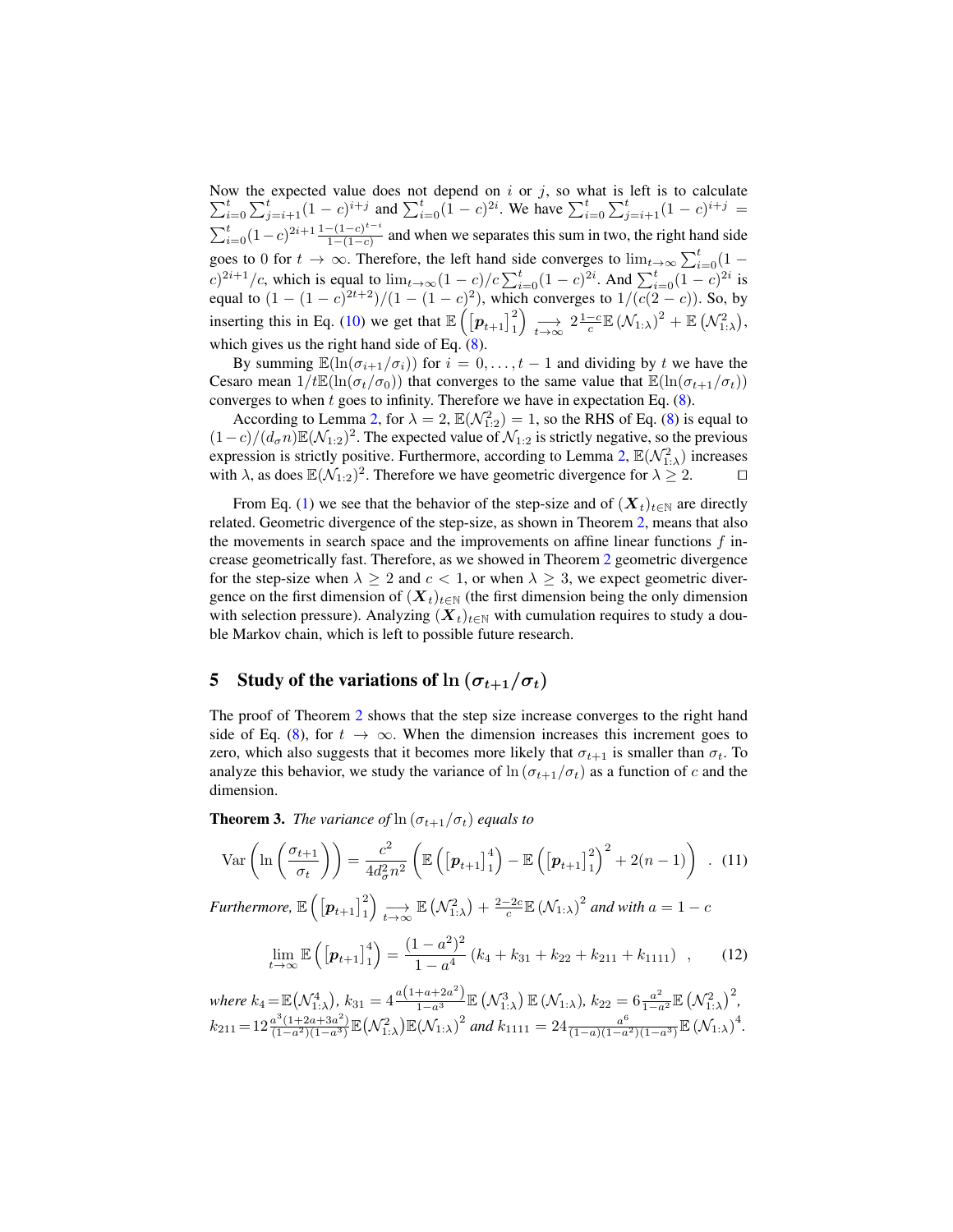$Var\left(\ln\left(\frac{\sigma_{t+1}}{\sigma_{t+1}}\right)\right)$  $\left(\frac{t+1}{\sigma_t}\right)\bigg) = \text{Var}\left(\frac{c}{2d}\right)$  $2d_{\sigma}$  $\|p_{t+1}\|^2$  $\frac{+1}{n} \left( \frac{e^{2}}{n} - 1 \right) = \frac{c^{2}}{4d_{\sigma}^{2}}$  $rac{c}{4d_{\sigma}^2 n^2}$   $\underbrace{\text{Var}\left(\|\boldsymbol{p}_{t+1}\|^2\right)}$  $\mathbb{E}\big(\|\boldsymbol{p}_{t+1}\|^4\big)$ – $\mathbb{E}\big(\|\boldsymbol{p}_{t+1}\|^2\big)^2$ (13)

The first part of  $\text{Var}(\|\boldsymbol{p}_{t+1}\|^2)$ ,  $\mathbb{E}(\|\boldsymbol{p}_{t+1}\|^4)$ , is equal to  $\mathbb{E}((\sum_{i=1}^n [\boldsymbol{p}_{t+1}]\frac{1}{i})^2)$ . We develop it along the dimensions such that we can use the independence of  $[p_{t+1}]_i$  with  $[p_{t+1}]_j$  for  $i \neq j$ , to get  $\mathbb{E}(2\sum_{i=1}^n\sum_{j=i+1}^n\left[p_{t+1}\right]_i^2\left[p_{t+1}\right]_j^2+\sum_{i=1}^n\left[p_{t+1}\right]_i^4)$ . For  $i \neq j$  $1 [p_{t+1}]_i$  is distributed according to a standard normal distribution, so  $\mathbb{E}\left[\left[p_{t+1}\right]_i^2\right] =$  $1$  and  $\mathbb{E}\left(\left[\boldsymbol{p}_{t+1}\right]_i^4\right)=3.$ 

$$
\mathbb{E}(\|\mathbf{p}_{t+1}\|^4) = 2 \sum_{i=1}^n \sum_{j=i+1}^n \mathbb{E}\left(\left[\mathbf{p}_{t+1}\right]_i^2\right) \mathbb{E}\left(\left[\mathbf{p}_{t+1}\right]_j^2\right) + \sum_{i=1}^n \mathbb{E}\left(\left[\mathbf{p}_{t+1}\right]_i^4\right)
$$
  
\n
$$
= \left(2 \sum_{i=2}^n \sum_{j=i+1}^n 1\right) + 2 \sum_{j=2}^n \mathbb{E}\left(\left[\mathbf{p}_{t+1}\right]_1^2\right) + \left(\sum_{i=2}^n 3\right) + \mathbb{E}\left(\left[\mathbf{p}_{t+1}\right]_1^4\right)
$$
  
\n
$$
= \left(2 \sum_{i=2}^n (n-i)\right) + 2(n-1) \mathbb{E}\left(\left[\mathbf{p}_{t+1}\right]_1^2\right) + 3(n-1) + \mathbb{E}\left(\left[\mathbf{p}_{t+1}\right]_1^4\right)
$$
  
\n
$$
= \mathbb{E}\left(\left[\mathbf{p}_{t+1}\right]_1^4\right) + 2(n-1) \mathbb{E}\left(\left[\mathbf{p}_{t+1}\right]_1^2\right) + (n-1)(n+1)
$$

The other part left is  $\mathbb{E}(\|\boldsymbol{p}_{t+1}\|^2)^2$ , which we develop along the dimensions to get  $\mathbb{E}(\sum_{i=1}^n \left[\pmb{p}_{t+1}\right]_i^2)^2 = \left(\mathbb{E}(\left[\pmb{p}_{t+1}\right]_1^2) + (n-1)\right)^2$ , which equals to  $\mathbb{E}(\left[\pmb{p}_{t+1}\right]_1^2)^2 + 2(n-1)$  $1\Big|\mathbb{E}\big(\big[\boldsymbol{p}_{t+1}\big]^2_1\big) + (n-1)^2$ . So by subtracting both parts we get  $\mathbb{E}(\|\boldsymbol{p}_{t+1}\|^4) - \mathbb{E}(\|\boldsymbol{p}_{t+1}\|^2)^2 = \mathbb{E}(\left[\boldsymbol{p}_{t+1}\right]_1^4) - \mathbb{E}(\left[\boldsymbol{p}_{t+1}\right]_1^2)^2 + 2(n-1)$ , which we insert into Eq.  $(13)$  to get Eq.  $(11)$ .

The development of  $\mathbb{E}(\left[\boldsymbol{p}_{t+1}\right]_1^2)$  is the same than the one done in the proof of Theorem 2. We refer to [8] for the development of  $\mathbb{E}([p_{t+1}]_1^4)$ , since limits of space in the paper prevents us to present it here.  $\Box$ 

Figure 1 shows the time evolution of  $\ln(\sigma_t/\sigma_0)$  for 5001 runs and  $c = 1$  (left) and  $c = 1/\sqrt{n}$  (right). By comparing Figure 1a and Figure 1b we observe smaller variations of  $ln(\sigma_t/\sigma_0)$  with the smaller value of c.

Figure 2 shows the relative standard deviation of  $\ln(\sigma_{t+1}/\sigma_t)$  (i.e. the standard deviation divided by its expected value). Lowering  $c$ , as shown in the left, decreases the relative standard deviation. To get a value below one, c must be smaller for larger dimension. In agreement with Theorem 3, In Figure 2, right, the relative standard dewith the dimension. In agreement with the dimension for constant c (three increasing curves). A careful study [8] of the variance equation of Theorem 3 shows that for the choice of  $c = 1/(1 + n^{\alpha})$ , if  $\alpha > 1/3$  the relative standard deviation converges to 0 with

*Proof.*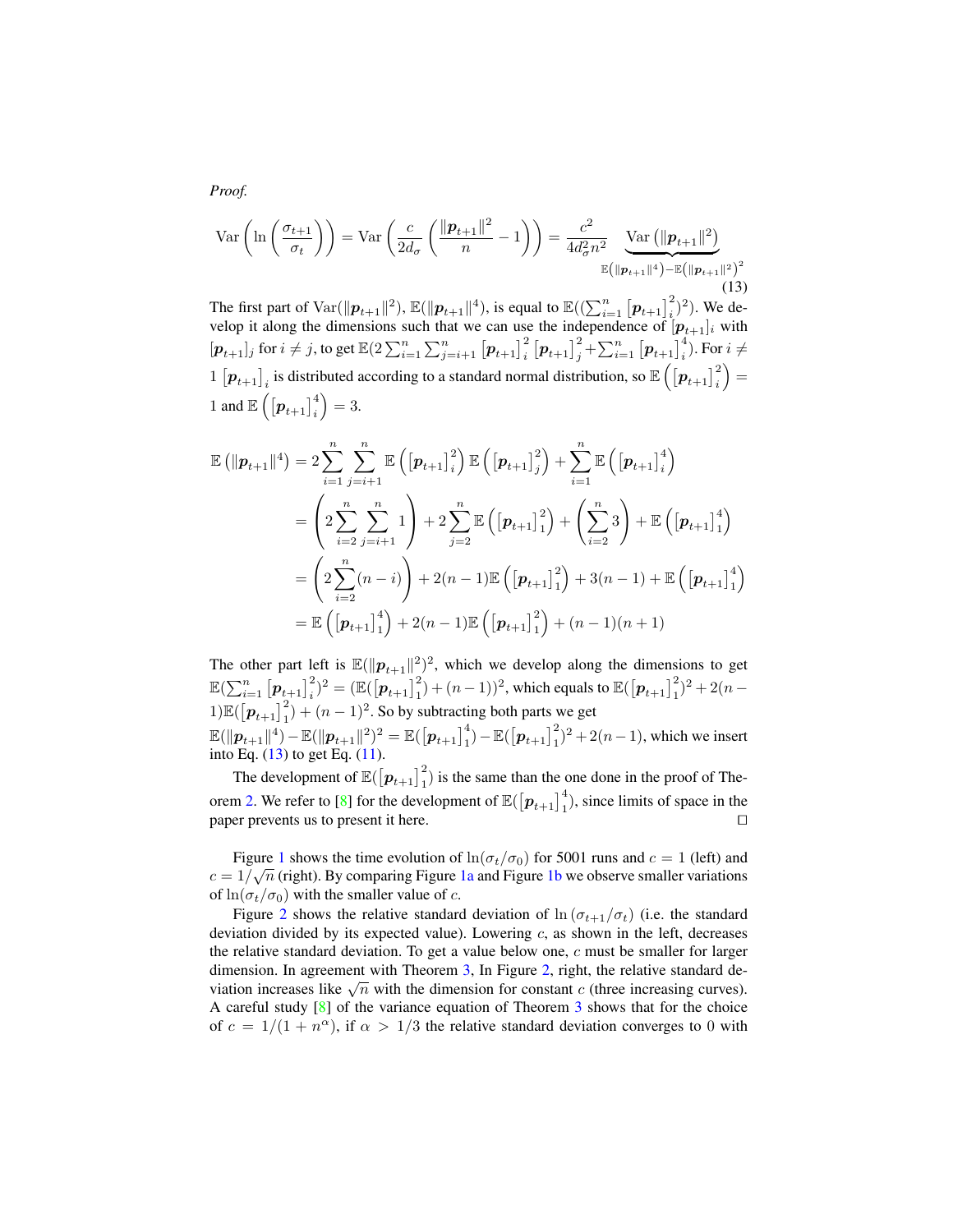

Fig. 1:  $\ln(\sigma_t/\sigma_0)$  against t. The different curves represent the quantiles of a set of  $5.10<sup>3</sup> + 1$  samples, more precisely the  $10<sup>i</sup>$ -quantile and the  $1 - 10<sup>-i</sup>$ -quantile for *i* from 1 to 4; and the median. We have  $n = 20$  and  $\lambda = 8$ .

 $\sqrt{(n^{2\alpha}+n)/n^{3\alpha}}$ . Taking  $\alpha = 1/3$  is a critical value where the relative standard deviation converges to  $1/(\sqrt{2}\mathbb{E}(\mathcal{N}_{1:\lambda})^2)$ . On the other hand, lower values of  $\alpha$  makes the relative standard deviation diverge with  $n^{(1-3\alpha)/2}$ .

### 6 Summary

We investigate throughout this paper the  $(1, \lambda)$ -CSA-ES on affine linear functions composed with strictly increasing transformations. We find, in Theorem 2, the limit distribution for  $\ln(\sigma_t/\sigma_0)/t$  and rigorously prove the desired behaviour of  $\sigma$  with  $\lambda \geq 3$  for any c, and with  $\lambda = 2$  and cumulation ( $0 < c < 1$ ): the step-size diverges geometrically fast. In contrast, without cumulation ( $c = 1$ ) and with  $\lambda = 2$ , a random walk on  $\ln(\sigma)$ occurs, like for the  $(1, 2)$ -σSA-ES [9] (and also for the same symmetry reason). We derive an expression for the variance of the step-size increment. On linear functions when  $c = 1/n^{\alpha}$ , for  $\alpha \ge 0$  ( $\alpha = 0$  meaning c constant) and for  $n \to \infty$  the standard deviation is about  $\sqrt{(n^{2\alpha}+n)/n^{3\alpha}}$  times larger than the step-size increment. From this follows that keeping  $c < 1/n^{1/3}$  ensures that the standard deviation of  $\ln(\sigma_{t+1}/\sigma_t)$  becomes negligible compared to  $ln(\sigma_{t+1}/\sigma_t)$  when the dimensions goes to infinity. That means, the signal to noise ratio goes to zero, giving the algorithm strong stability. The result confirms that even the largest default cumulation parameter  $c = 1/\sqrt{n}$  is a stable choice.

#### Acknowledgments

This work was partially supported by the ANR-2010-COSI-002 grant (SIMINOLE) of the French National Research Agency and the ANR COSINUS project ANR-08-COSI-007-12.